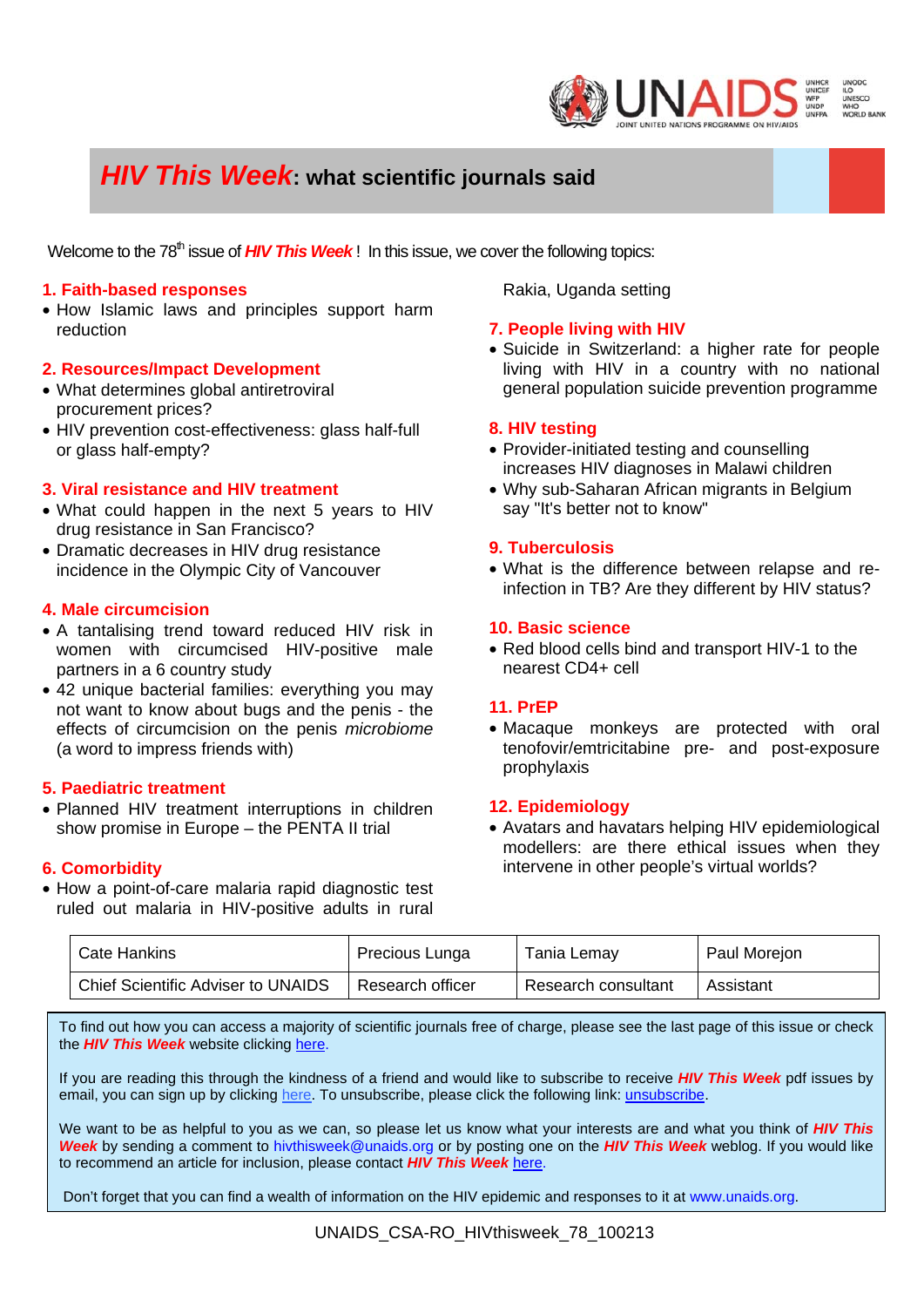# **1. Faith-based responses**

#### **Islam and harm reduction.**

#### *Kamarulzaman A, Saifuddeen SM. Int J Drug Policy.2009.Dec [Epub ahead of print].*

Although drugs are haram and therefore prohibited in Islam, illicit drug use is widespread in many Islamic countries throughout the world. In the last several years increased prevalence of this problem has been observed in many of these countries which has in turn led to increasing injecting drug use driven HIV epidemics across the Islamic world. Whilst some countries have recently responded to the threat through the implementation of harm reduction programmes, many others have been slow to respond. In Islam, The Quran and the Prophetic traditions or the Sunnah are the central sources of references for the laws and principles that guide the Muslims' way of life and by which policies and guidelines for responses including that of contemporary social and health problems can be derived. **The preservation and protection of the dignity of man, and steering mankind away from harm and destruction are central to the teachings of Islam**. When viewed through the **Islamic principles of the preservation and protection of the faith**, **life**, **intellect**, **progeny** and **wealth**, **harm reduction programmes are permissible** and in fact provide a **practical solution** to a problem that could result in far greater damage to the society at large if left unaddressed.

#### **For abstract access click here:**

**http://www.ncbi.nlm.nih.gov/pubmed/20006483?itool=EntrezSystem2.PEntrez.Pubmed.Pubmed\_Res ultsPanel.Pubmed\_RVDocSum&ordinalpos=2** 

**Editors' note:** Following an in-depth tour of the epidemiology of illicit drug consumption, injecting drug use, and the HIV epidemic in Islamic countries, this paper presents the basic guidelines provided in the Quran and the Sunnah (Prophetic traditions) that support needle exchange programmes and opioid substitution therapy. The pragmatic evidence-informed public health approach of harm reduction programmes in the Islamic Republic of Iran, Malaysia and Indonesia contrasts starkly with the rejection of harm reduction in Libya, Tunisia, Syria, and Jordan. Despite the tenets of Islam, resistance in the latter countries appears ideological with roots in a criminal justice perspective. As the authors underscore, harm reduction is a public health issue that not only does not violate shariah law, it follows Islamic principles.

# **2. Resources/impact development**

#### **Factors influencing global antiretroviral procurement prices.**

*Wirtz VJ, Forsythe S, Valencia-Mendoza A, Bautista-Arredondo S. BMC Public Health. 2009. 9 Suppl 1:S6.* 

Antiretroviral medicines are one of the most costly parts of HIV treatment. Many countries are struggling to provide universal access to antiretroviral medicines for all people living with HIV. Although substantial price reductions of antiretroviral medicines have occurred, especially between 2002 and 2008, achieving sustainable access for the next several decades remains a major challenge for most low- and middle-income countries. The objectives of the present study were twofold: first, to analyze global antiretroviral prices between 2005 and 2008 and associated factors, particularly procurement methods and key donor policies on antiretroviral procurement efficiency; second, to discuss the options of procurement processes and policies that should be considered when implementing or reforming access to antiretroviral treatment programs. An antiretroviral medicines price-analysis was carried out using the **Global Price Reporting Mechanism from the World Health Organization**. For a selection of 12 antiretrovirals, global median prices and price variation were calculated. Linear regression models for each antiretroviral were used to identify factors that were associated with lower procurement prices. Logistic regression models were used to identify the characteristics of those countries which procure below the highest and lowest direct manufactured costs. **Three key factors appear to have an influence on a country's antiretroviral prices: (a) whether the product is generic or not; (b) the socioeconomic status of the country; (c) whether the country is a member of the**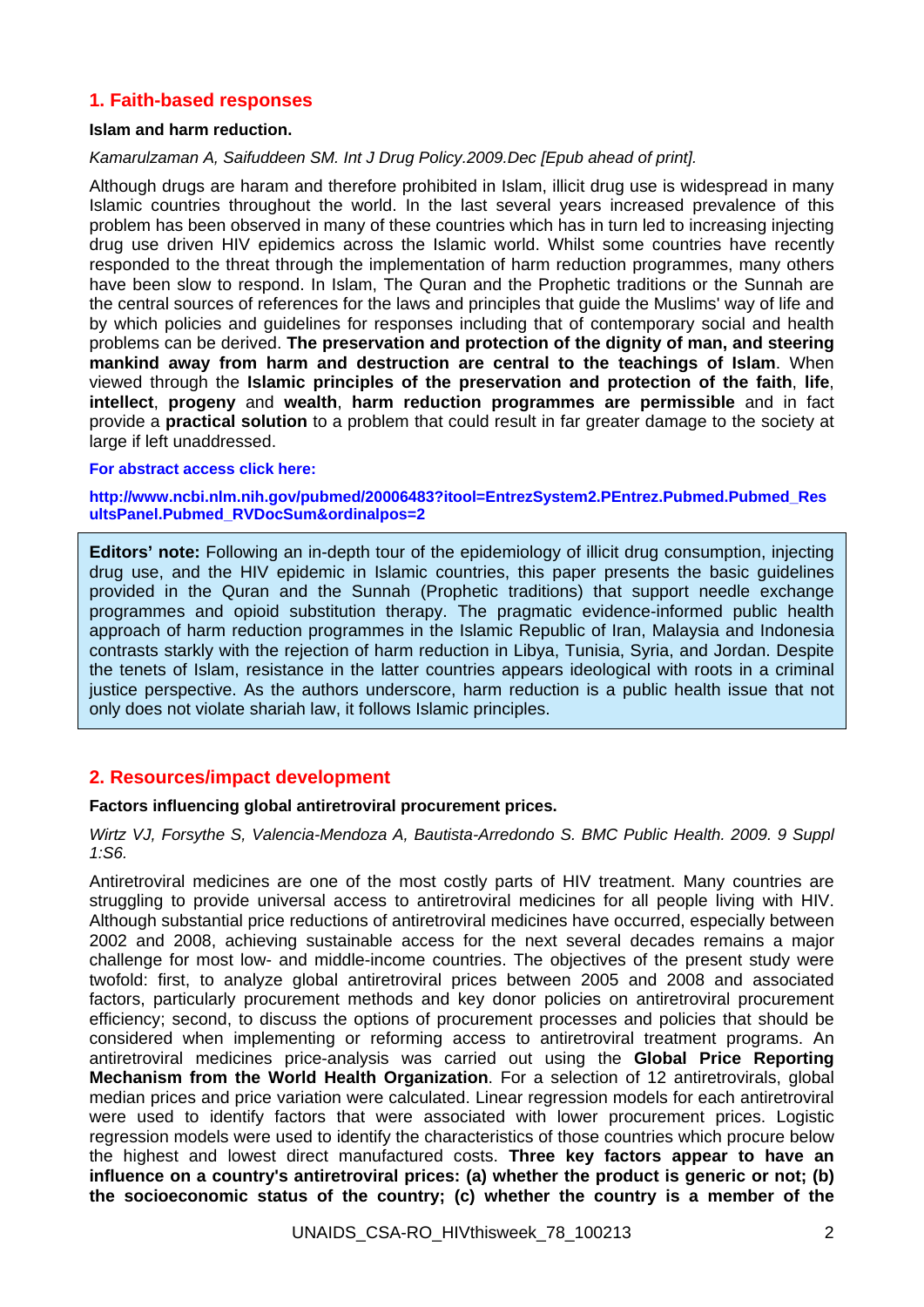**Clinton HIV/AIDS Initiative**. Factors which did not influence procurement below the highest direct manufactured costs were HIV prevalence, procurement volume, whether the country belongs to the least developed countries or a focus country of the United States President's Emergency Plan for AIDS Relief. **One of the principal mechanisms that can help to lower prices** for antiretroviral medicines over the next several decades **is increasing procurement efficiency**. **Benchmarking prices** could be one useful tool to achieve this.

**For full text access click here: http://www.biomedcentral.com/1471-2458/9/S1/S6** 

**Editors' note:** There has been an unprecedented global effort to increase antiretroviral drug price transparency, including through the requirements of the Global Fund, the Clinton Initiative, and others for countries to report their pricing data. The Global Price Reporting Mechanism (GPRM) provides information on the prices that countries actually paid for antiretroviral medications through its publicly accessible database http://www.who.int/hiv/amds/gprm/en/. Analysis of the GPRM data debunks the assumptions that procuring larger volumes will reduce prices (that was true for only 2 of the 12 drugs studied) and that generic competition leads to equivalent innovator prices (only the second line innovator product lopinavir/ritonavir was associated with lower prices than generic products). Since there is tiered pricing or discounts for most antiretroviral drugs bought by low- and low-middle-income countries, with the exception of the entry inhibitor maraviroc, continued expansion of the GPRM to include data from all countries will increase long-term efficiency (best value for money) in antiretroviral drug procurement.

#### **HIV prevention cost-effectiveness: a systematic review.**

*Galárraga O, Colchero MA, Wamai RG, Bertozzi SM. BMC Public Health. 2009. 9 Suppl 1:S5.* 

After more than 25 years, public health programs have not been able to sufficiently reduce the number of new HIV infections. Over 7,000 people become infected with HIV every day. Lack of convincing evidence of cost-effectiveness may be one of the reasons why implementation of effective programs is not occurring at sufficient scale. This paper identifies, summarizes and critiques the cost-effectiveness literature related to HIV-prevention interventions in low- and middle-income countries during 2005-2008. Systematic identification of publications was conducted through several methods: electronic databases, internet search of international organizations and major funding/implementing agencies, and journal browsing. Inclusion criteria included: HIV prevention intervention, year for publication (2005-2008), setting (low- and middleincome countries), and cost-effectiveness estimation (empirical or modeling) using **outcomes in terms of cost per HIV infection averted and/or cost per disability-adjusted life year (DALY) or quality-adjusted life year (QALY)**. The authors found 21 distinct studies analyzing the costeffectiveness of HIV-prevention interventions published in the past four years (2005-2008). **Seventeen cost-effectiveness studies analyzed biomedical interventions; only a few dealt with behavioural and environmental/structural interventions**. Sixteen studies focused on sub-Saharan Africa, and only a handful on Asia, Latin America and Eastern Europe. **Many HIVprevention interventions are very cost effective in absolute terms** (using costs per DALY averted), **and also in country-specific relative terms (in cost per DALY measured as percentage of GDP per capita)**. There are several types of interventions for which costeffectiveness studies are still **not available or are insufficient**, including **surveillance, abstinence, school-based education, universal precautions, prevention for positives** and most **structural interventions**. The sparse cost-effectiveness evidence available is not easily comparable; thus, not very useful for decision making. More than 25 years into the HIV epidemic and billions of dollars of spending later, there is still much work to be done both on costs and effectiveness to adequately inform HIV prevention planning.

**For full text access click here: http://www.biomedcentral.com/1471-2458/9/S1/S5** 

**Editors' note:** Cost-effectiveness analyses in HIV prevention can provide part of the information that decision-makers use to decide on the optimal mix of interventions to tailor to their epidemic context. Although available cost-effectiveness data show that many HIV prevention interventions are cost-effective, there are huge gaps in our knowledge. For example, there are no cost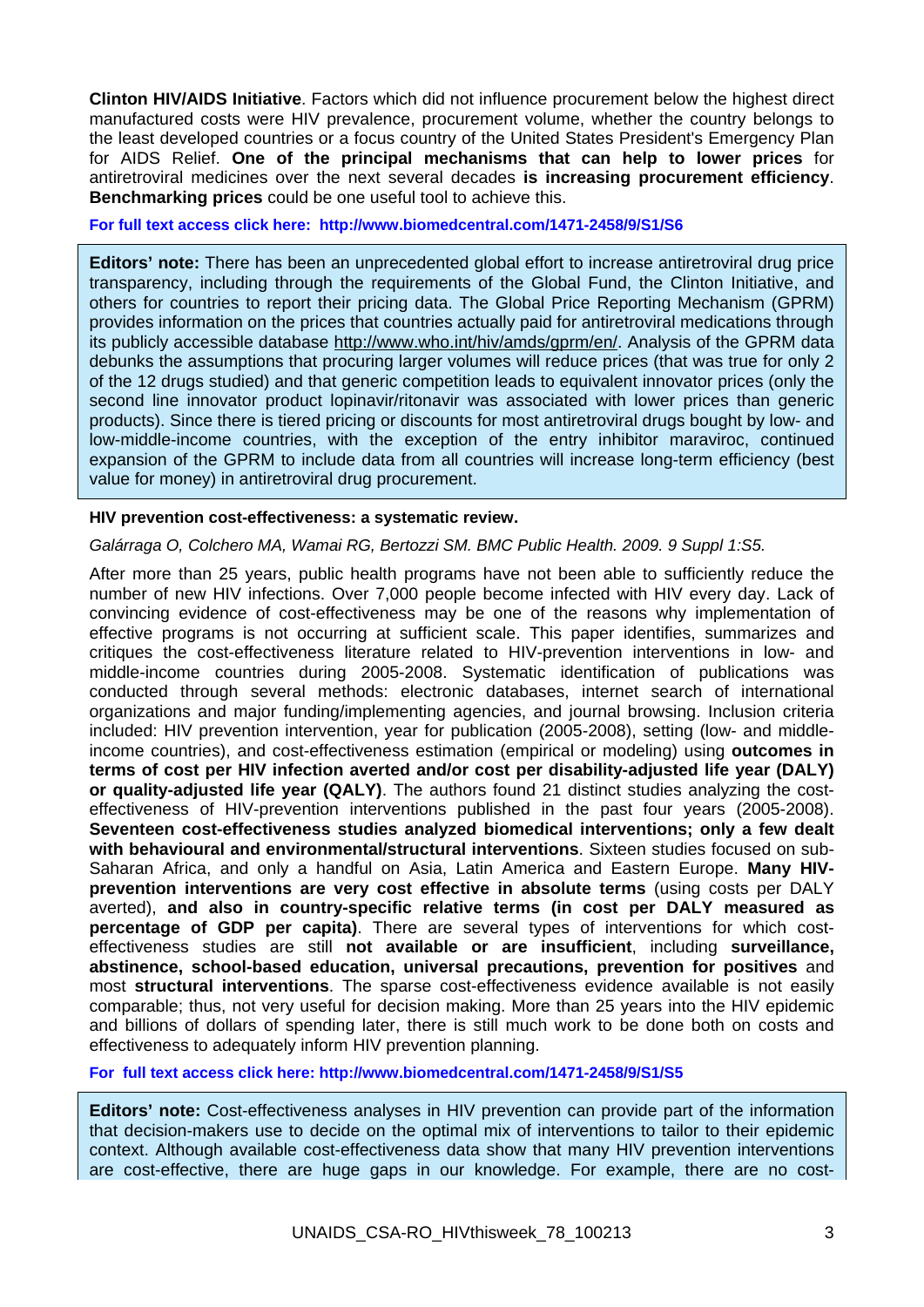effectiveness studies on prevention for and with positive people, for key populations at higher risk of HIV exposure in concentrated epidemics around the world, and for inmates or other captive populations. We lack cost-effectiveness data by epidemic type and scale-up scenario, as well as for a number of HIV prevention interventions that are considered standard components of national strategies. Cost-effectiveness analysis has several limitations and is not the 'be all, end all' in decision-making but it can usefully inform difficult choices.

# **3. Viral resistance and HIV treatment**

#### **Evolutionary Dynamics of Complex Networks of HIV Drug-Resistant Strains: The Case of San Francisco.**

*Smith R, Okano J, Kahn J, Bodine E, Blower S. Science. 2010. Jan. [Epub ahead of print]* 

Over the past two decades, HIV resistance to antiretrovirals has risen to high levels in the wealthier countries of the world able to afford widespread treatment. The authors have gained insights into the **evolution and transmission dynamics of ARV resistance** by designing a **biologically complex multistrain network model**. Using this model, they traced the **evolutionary history of antiretroviral resistance** in San Francisco and **predict the future dynamics**. Using classification and regression trees, Smith and colleagues have identified the key immunologic, virologic, and treatment factors that increase antiretroviral resistance. Their **modelling shows that 60% of the currently circulating antiretroviral-resistant strains in San Francisco are capable of causing self-sustaining epidemics**, as each individual infected with one of these strains can cause on average more than one new resistant infection. It is possible that a new wave of antiretroviral-resistant strains that pose a significant threat to global public health is emerging.

**For abstract access click here: http://www.sciencemag.org/cgi/content/abstract/science.1180556**

**Editors' note:** These modellers predict that a wave of NNRTI- (non-nucleoside reverse transcriptase inhibitor) resistant strains will emerge over the next 5 years in San Francisco due to HIV transmission from untreated individuals. They also claim that if the reproduction number (the number of infections that one person transmits) of wild-type strains is reduced below one in resource-constrained settings (which would normally see an epidemic decline), self-sustaining epidemics of NNRTI-resistant strains could arise. Whether their model's predictions are accurate or not remains to be seen but clearly increased investment in resistance monitoring around the world is warranted as we scale up to universal access to antiretroviral treatment for all.

#### **Improved Virological Outcomes in British Columbia Concomitant with Decreasing Incidence of HIV Type 1 Drug Resistance Detection.**

*Gill V, Lima V, Wen Zhang, Wynhoven B, Yip B, Hogg R, Montaner J, and Harrigan R. Clinical Infectious Diseases. 2010. 50:98–105.* 

There have been limited studies evaluating temporal changes in the incidence of detection of drug resistance among human immunodeficiency virus type 1 (HIV-1) isolates and concomitant changes in plasma HIV load for treated individuals in a population-wide setting. **Longitudinal plasma viral load and genotypic resistance data** were obtained from patients receiving antiretroviral therapy from the British Columbia Drug Treatment Program from July 1996 through December 2008. A total of 24,652 resistance tests were available from 5422 individuals. The incidence of successful plasma viral load suppression and of resistance to each of 3 antiretroviral categories (nucleoside/nucleotide reverse transcriptase inhibitors, nonnucleoside reverse transcriptase inhibitors, and protease inhibitors) was calculated for the population receiving therapy. There has been a **drastic decrease in the incidence of new cases of HIV-1 drug resistance in individuals followed during 1996–2008. In 1997, the incidence rate of any newly detected resistance was 1.73 cases per 100 person-months of therapy**, and by **2008, the incidence rate had decreased 112-fold, to 0.13 cases per 100 person-months of therapy**. This decrease in the incidence of resistance has occurred at an exponential rate, with halftimes on the order of 2–3 years. Concomitantly, the proportion of individuals with plasma viral load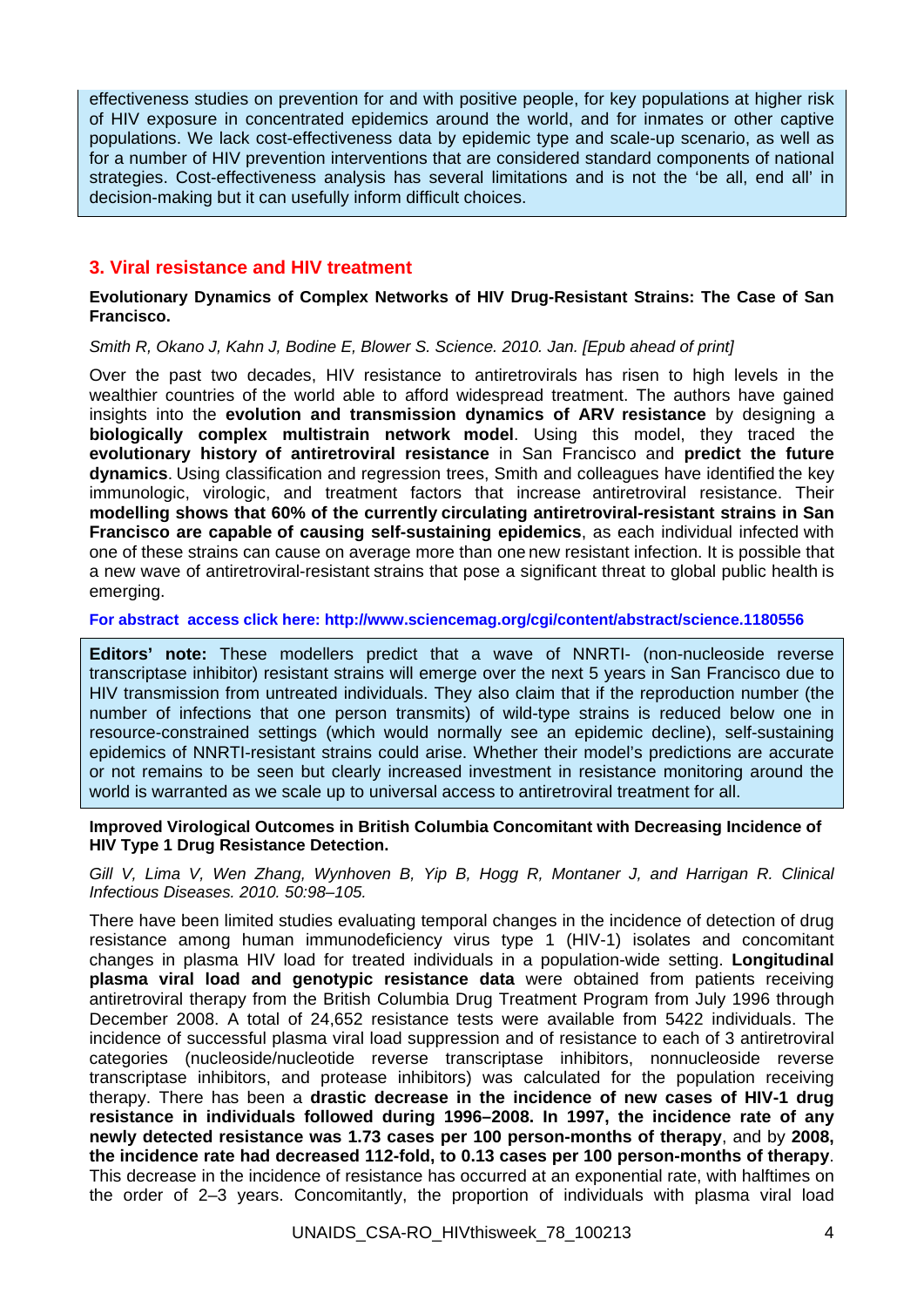suppression has increased linearly over time (from 64.7% with HIV RNA levels !50 copies/mL in 2000 to 87.0% in 2008; *R*2p0.97; *P* ! .001). The authors' results suggest an **increasing effectiveness of antiretroviral therapy at the populational level**. The vast majority of treated patients in British Columbia now have either suppressed plasma viral load or drug-susceptible HIV-1, according to their most recent test results.

#### **For full text access click here:**

**http://www.journals.uchicago.edu/doi/pdf/10.1086/648729?cookieSet=1**

**Editors' note:** Rather than investigating the prevalence of transmitted drug resistance in the population or the prevalence of acquired drug resistance among people on treatment, these investigators, who were uniquely placed to do so, assessed the incidence of drug resistance over a 12-year period. They found exponential decreases in the incidence rate of drug resistance, including NNRTI (non-nucleoside reverse transcriptase inhibitor) resistance (40-fold decrease), despite increases in annual and cumulative exposure to antiretroviral drugs. These authors conclude that efforts to improve accessibility to antiretroviral treatment have the potential to greatly reduce HIV-1 levels in a population without increasing the risk of drug resistance.

# **4. Male circumcision**

**Male circumcision and risk of male-to-female HIV-1 transmission: a multinational prospective study in African HIV-1-serodiscordant couples.** 

*Baeten JM, Donnell D, Kapiga SH, Ronald A, John-Stewart G, Inambao M, Manongi R, Vwalika B, Celum C; for the Partners in Prevention HSV/HIV Transmission Study Team. AIDS. 2009. Dec [Epub ahead of print].* 

Male circumcision reduces female-to-male HIV-1 transmission risk by approximately 60%. Data assessing the effect of circumcision on male-to-female HIV-1 transmission are conflicting, with one observational study among HIV-1-serodiscordant couples showing reduced transmission but a randomized trial suggesting no short-term benefit of circumcision. Data were collected as part of a prospective study among African HIV-1-serodiscordant couples were analyzed for the relationship between circumcision status of HIV-1-seropositive men and risk of HIV-1 acquisition among their female partners. Circumcision status was determined by physical examination. Cox proportional hazards analysis was used. A total of 1096 HIV-1-serodiscordant couples in which the male partner was HIV-1-infected were followed for a median of 18 months; 374 (34%) male partners were circumcised. Sixty-four female partners seroconverted to HIV-1 (incidence 3.8 per 100 person-years). **Circumcision of the male partner was associated with a nonstatistically significant approximately 40% lower risk of HIV-1 acquisition by the female partner** (hazard ratio 0.62, 95% confidence interval 0.35-1.10,  $P = 0.10$ ). The magnitude of this effect was similar when restricted to the subset of HIV-1 transmission events confirmed by viral sequencing to have occurred within the partnership ( $n = 50$ , hazard ratio 0.57, P = 0.11), after adjustment for male partner plasma HIV-1 concentrations (hazard ratio 0.60,  $P = 0.13$ ), and when excluding follow-up time for male partners who initiated antiretroviral therapy (hazard ratio 0.53,  $P = 0.07$ ). Among HIV-1-serodiscordant couples in which the HIV-1-seropositive partner was male, the authors observed no increased risk and potentially decreased risk from circumcision on male-to-female transmission of HIV-1.

#### **For access to abstract click here:**

**http://journals.lww.com/aidsonline/Abstract/publishahead/Male\_circumcision\_and\_risk\_of\_male\_to\_f emale\_HIV\_1.99628.aspx** 

**Editors' note:** The trend seen here among 1096 couples toward a protective effect of male circumcision for HIV-negative women in discordant partnerships is intriguing. Sexual behaviours of couples with circumcised men were similar to those in which the man was not circumcised, only genetically-linked transmissions (i.e. transmissions within the couple) were considered (incidence 3.0 per 100 person years), and follow-up time after initiation of antiretroviral treatment (when viral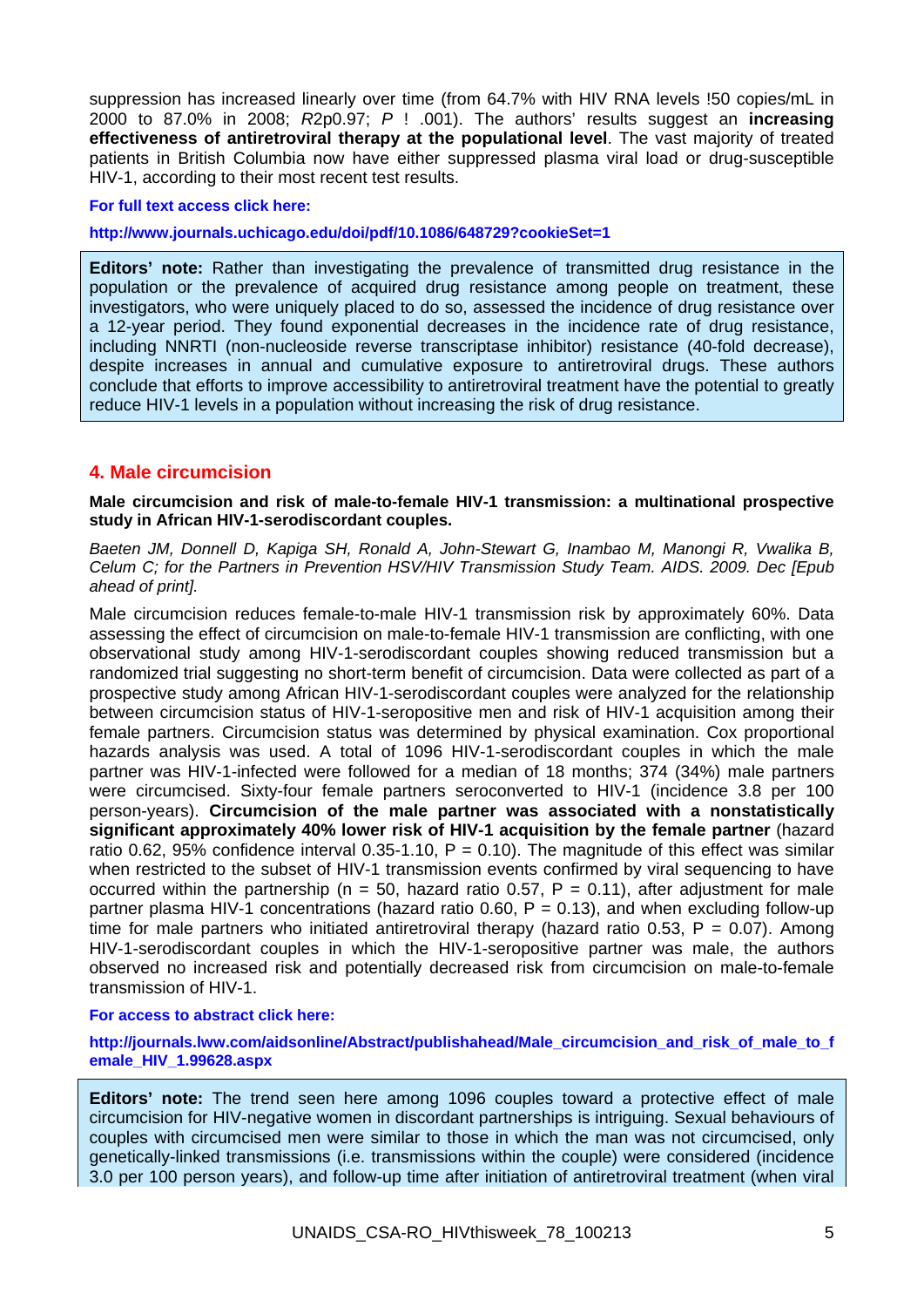loads presumably fell) was excluded. The result was a borderline statistically significant 47 per cent reduced risk of HIV-1 acquisition in women. Possible mechanisms that might explain lower risk for women are reduced risk of sexually transmitted infections in circumcised men or reduced likelihood of direct HIV transmission that would have otherwise occurred as a result of microtrauma or inflammation of the foreskin.

#### **The effects of circumcision on the penis microbiome.**

*Price LB, Liu CM, Johnson KE, Aziz M, Lau MK, Bowers J, Ravel J, Keim PS, Serwadda D, Wawer MJ, Gray RH., PLoS One. 2010. 5:e8422.* 

Circumcision is associated with significant reductions in HIV, HSV-2, and HPV infections among men and significant reductions in bacterial vaginosis among their female partners. The authors assessed the penile (coronal sulci) microbiota in 12 HIV-negative Ugandan men before and after circumcision. Microbiota were characterized using sequence-tagged 16S rRNA gene pyrosequencing targeting the V3-V4 hypervariable regions. Taxonomic classification was performed using the RDP Naïve Bayesian Classifier. Among the **42 unique bacterial families** identified, Pseudomonadaceae and Oxalobactericeae were the most abundant irrespective of circumcision status. **Circumcision was associated with a significant change in the overall microbiota** (PerMANOVA p = 0.007) and with a **significant decrease in putative anaerobic bacterial families** (Wilcoxon Signed-Rank test p = 0.014). Specifically, two families-Clostridiales Family XI ( $p = 0.006$ ) and Prevotellaceae ( $p = 0.006$ )-were uniquely abundant before circumcision. Within these families they identified a number of anaerobic genera previously associated with bacterial vaginosis including: Anaerococcus spp., Finegoldia spp., Peptoniphilus spp., and Prevotella spp. **The anoxic microenvironment of the subpreputial space may support proinflammatory anaerobes that can activate Langerhans cells to present HIV to CD4 cells in draining lymph nodes. Thus, the reduction in putative anaerobic bacteria after circumcision may play a role in protection from HIV and other sexually transmitted diseases.** 

**For full text access click here:** 

**http://www.plosone.org/article/info%3Adoi%2F10.1371%2Fjournal.pone.0008422** 

**Editors' note:** Although molecular analyses have been used to characterise the microbiota or microbial community in the vagina, this is the first molecular assessment of the bacterial diversity found in the male genital mucosa. This pre-post circumcision study of 12 men shows that removing the foreskin removes the oxygen-poor environment of the mucosa under the foreskin that provides a warm, moist home for bacteria, many of which are anaerobic and are associated with bacterial vaginosis in women. This helps explain why the female partners of circumcised men have fewer sexually transmitted infections and less bacterial vaginosis. Getting rid of these bacteria through circumcision reduces mucosal inflammation and may provide part of the explanation for the reduced risk of HIV, herpes simplex-2, and human papilloma virus (HPV) infections in circumcised men.

# **5. Paediatric treatment**

#### **Response to planned treatment interruptions in HIV infection varies across childhood**

*Paediatric European Network for Treatment of AIDS*. AIDS. 2010. 24:231-41.

The aim of this study was to evaluate clinical, immunological, and virological consequences of CD4-guided antiretroviral therapy planned treatment interruptions compared with continuous therapy in children with chronic HIV infection in the Paediatric European Network for Treatment of AIDS 11 trial. This was a multicentre, 72-week, open, randomized, phase II trial. One hundred and nine children with HIV-RNA below 50 copies/ml and CD4% of at least 30% (2-6 years) or at least 25% and CD4 cell count of at least 500 cells/microl (7-15 years) were **randomized to continuous therapy (53) or planned treatment interruptions (56)**. In planned treatment interruptions, antiretroviral therapy was restarted if confirmed CD4% was less than 20% or more than 48 weeks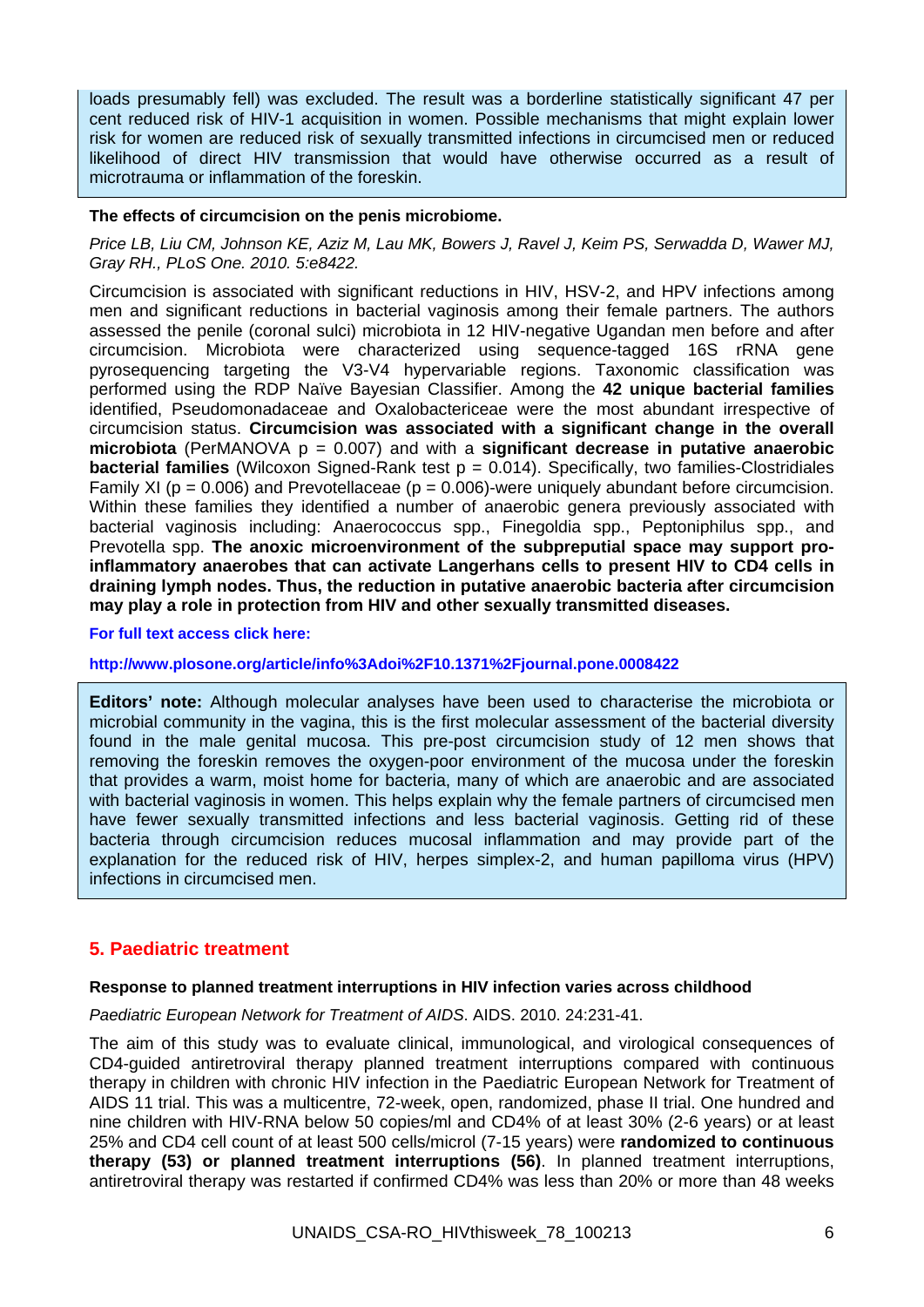had been spent off antiretroviral therapy. The **primary outcome** was Centers for Disease Control and Prevention (CDC) **stage C event, death, or CD4% less than 15%** (and CD4 cell count less than 200 cells/microl for children aged 7-15 years). At baseline, median (interquartile range) age was 9 (6-12) years, CD4% 37% (33-41), CD4 cell count 966 (793-1258) cells/microl, nadir CD4% before combination antiretroviral therapy 18% (10-27), time on antiretroviral therapy 6 (3-6) years, and 26% were CDC stage C. After median (range) 130 (33-180) weeks of follow-up, 4 versus 48% of time was spent off antiretroviral therapy in continuous therapy and planned treatment interruptions, respectively. No child died or had a new CDC stage C event; one (2%) continuous therapy versus four (7%) planned treatment interruptions children had a primary outcome based on CD4%/cell count (P = 0.2). **Lower nadir CD4% predicted faster CD4% decline after stopping antiretroviral therapy**. Younger age and higher nadir CD4% predicted being off ART for at least 48 weeks and better CD4% recovery following planned treatment interruptions. In this first paediatric trial of planned treatment interruption, there **were no serious clinical outcomes. Younger children had better CD4% recovery** after planned treatment interruptions. Immunology substudies and long-term follow-up in Paediatric European Network for Treatment of AIDS 11 trial are ongoing. Further research into the role of treatment interruption in children is required, particularly, as guidelines now recommend early antiretroviral therapy for all infected infants.

#### **For abstract access click here:**

**http://www.ncbi.nlm.nih.gov/pubmed/20010073?itool=EntrezSystem2.PEntrez.Pubmed.Pubmed\_Res ultsPanel.Pubmed\_RVDocSum&ordinalpos=1** 

**Editors' note:** After starting antiretroviral treatment, children have a greater potential for immune regeneration than do adults because the thymus is more active in childhood. Furthermore, the riskbenefit balance of lifelong continuous treatment versus planned treatment interruptions in vertically HIV-infected children may be different than for adults, considering the risks of long-term drug toxicity and viral resistance. The encouraging results of this PENTA II pilot study, the first planned treatment interruption trial to take place in children, support continuation of two large treatment interruption trials ongoing in Africa. These are the CHER trial in South Africa studying 400 infants starting antiretroviral treatment before 12 weeks of age and stopping at first or second birthday, and the Bana trial in Botswana of 600 children which has a similar design to PENTA II with different CD4% thresholds for stopping and restarting. Given that it is recommended that all infants start antiretroviral treatment as soon as HIV infection is diagnosed, learning whether planned treatment interruptions are a good idea in children is an important clinical research question.

# **6. Comorbidity**

**Utility of a Point-of-Care Malaria Rapid Diagnostic Test for Excluding Malaria as the Cause of Fever among HIV-Positive Adults in Rural Rakai, Uganda.** 

*Mills L, Kagaayi J, Nakigozi G, Galiwango R, Ouma J, Shott J, Ssempijja V, Gray R, Wawer M, Serwadda D, Quinn T, and Reynolds S. Am. J. Trop. Med. Hyg. 2010. 82:145-147.* 

Mills and colleagues compared results of a **malaria rapid diagnostic test** (Binax Now® Malaria, Binax-M, Inverness Medical Innovations, Inc., Waltham, MA) **performed at rural mobile clinics** in Uganda by clinicians evaluating **febrile adult HIV patients** to **thick smear evaluated at a central laboratory by trained microscopists**. Two hundred forty-six samples were analyzed, including 14 (5.7%) which were thick-smear positive for falciparum malaria. **Sensitivity of Binax-M compared with thick smear was 85.7%** (95% CI: 57.2–98.2), **specificity 97.8%** (95% CI: 94.9– 99.3), **positive and negative predictive values were 70.6%** (95% CI: 44.0–89.7) **and 99.1%** (95% CI: 96.8–99.9), respectively. The rapid diagnostic test accurately ruled malaria "in or out" at the point-of-care, facilitating appropriate clinical management and averting unnecessary antimalarial therapy.

**For abstract access click here: http://www.ajtmh.org/cgi/content/abstract/82/1/145**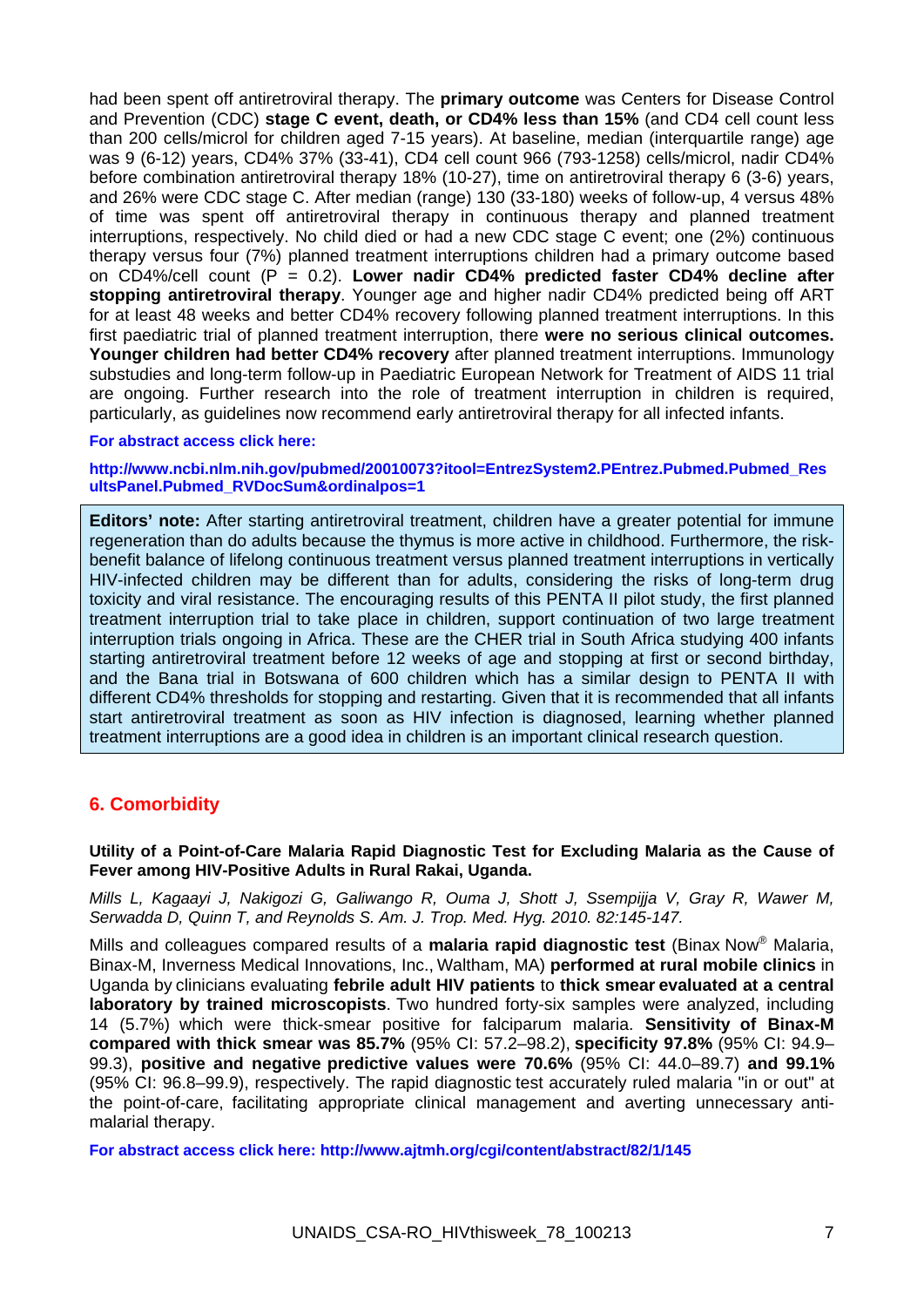**Editors' note:** Through a PEPFAR-funded mobile HIV clinic programme, most participants in this study in a falciparum malaria endemic district in Uganda had received insecticide treated bed nets, cotrimoxasole prophylaxis regardless of CD4 count, and antiretroviral treatment if their CD4 counts fell below 250 cells/ul. With malaria suspected in 41.5% of general out-patient visits in this district, use of this point-of-care test in people living with HIV who presented with fever allowed health care providers to focus on other urgent causes of fever. The test had a high negative predictive value, meaning that a negative test was highly likely to mean that the person did not have malaria.

# **7. People living with HIV**

#### **Suicide in HIV-Infected Individuals and the General Population in Switzerland, 1988-2008.**

*Keiser O, Spoerri A, Brinkhof MW, Hasse B, Gayet-Ageron A, Tissot F, Christen A, Battegay M, Schmid P, Bernasconi E, Egger M; for the Swiss HIV Cohort Study and the Swiss National Cohort. Am J Psychiatry. 2010. 167:143-150.* 

High rates of suicide have been described in HIV-infected patients, but it is unclear to what extent the introduction of antiretroviral therapy has affected suicide rates. The authors examined time trends and predictors of suicide in the pre-antiretroviral treatment (1988-1995) and antiretroviral treatment (1996-2008) eras in HIV-infected patients and the general population in Switzerland. The authors analyzed data from the Swiss HIV Cohort Study and the Swiss National Cohort, a longitudinal study of mortality in the Swiss general population. They calculated standardized mortality ratios comparing HIV-infected patients with the general population and used Poisson regression to identify risk factors for suicide**. From 1988 to 2008, 15,275 patients were followed in the Swiss HIV Cohort Study for a median duration of 4.7 years**. Of these, 150 died by suicide (rate 158.4 per 100,000 person-years). In men, standardized mortality ratios declined from 13.7 (95% CI=11.0-17.0) in the pre-antiretroviral treatment era to 3.5 (95% CI=2.5-4.8) in the late antiretroviral treatment era. In women, ratios declined from 11.6 (95% CI=6.4-20.9) to 5.7 (95% CI=3.2-10.3). In both periods, **suicide rates tended to be higher in older patients, in men, in injection drug users, and in patients with advanced clinical stage of HIV illness**. An increase in CD4 cell counts was associated with a reduced risk of suicide. **Suicide rates decreased significantly with the introduction of antiretroviral treatment, but they remain above the rate observed in the general population**, and risk factors for suicide remain similar.

**For abstract access click here: http://ajp.psychiatryonline.org/cgi/content/abstract/167/2/143** 

**Editors' note:** The results of this study, revealing encouraging declines in the suicide rate among people living with HIV in Switzerland since the advent of antiretroviral treatment, need to be seen in context. Swiss suicide rates are in the top-third in Europe and the top quintile, i.e the top 20%, in the world. Declines in the suicide rate have occurred in the general population too but not to the extent seen in surrounding countries. Switzerland has no national suicide prevention programme to address this important public health problem and the suicide rate among people living with HIV, despite the important declines documented here, may be higher than in other European countries. They are certainly higher than in the general Swiss population and are higher than those in other patients with life-threatening conditions. Although 75% of people with HIV who committed suicide had a diagnosis of mental illness, it is unclear to what extent stigma, discrimination, social isolation, drug toxicity, and other factors are playing roles. Understanding what is influencing decisions to commit suicide is the first step to preventing such unnecessary deaths among people living with HIV.

# **8. HIV testing**

**Effect of provider-initiated testing and counselling and integration of ART services on access to HIV diagnosis and treatment for children in Lilongwe, Malawi: a pre- post comparison.** 

*Weigel R, Kamthunzi P, Mwansambo C, Phiri S, Kazembe PN. BMC Pediatr. 2009. 9(1):80.*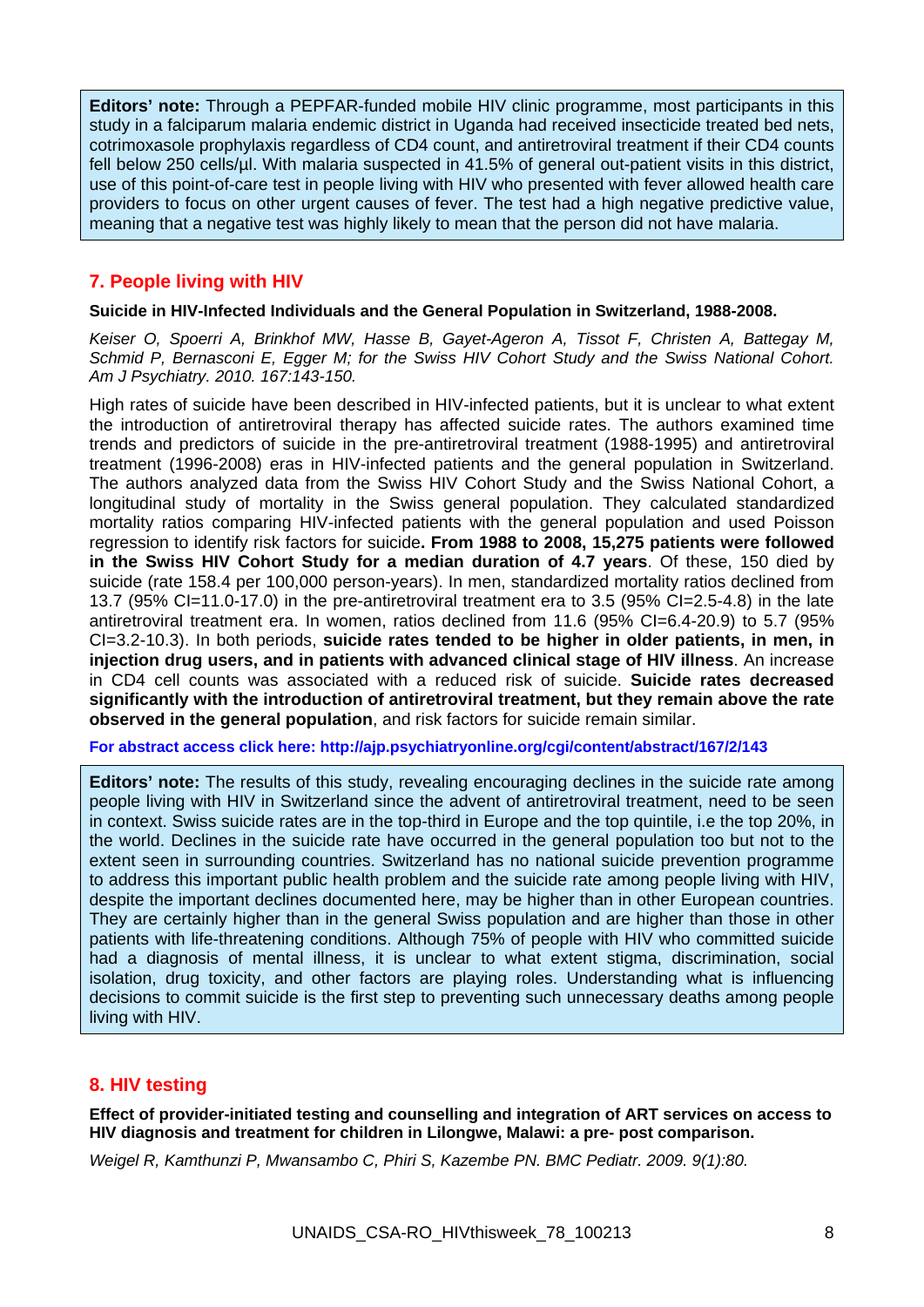The HIV prevalence in Malawi is 12 % and Kamuzu Central Hospital, in the capital Lilongwe, is the main provider of adult and paediatric HIV services in the central region. The Lighthouse at Kamuzu Central Hospital offers voluntary HIV testing and counselling for adults and children. In June 2004, Lighthouse was the first clinic to provide free antiretroviral treatment in the public sector, but few children accessed the services. In response, provider-initiated HIV testing and counselling and an antiretroviral treatment clinic were introduced at the paediatric department at Kamuzu Central Hospital in Quarter 4 (Q4) 2004. The authors analysed prospectively collected, aggregated data of quarterly reports from Q1 2003 to Q4 2006 from opt-in HIV testing and counselling centre registers, antiretroviral treatment registers and clinic registrations at the antiretroviral treatment clinics of both Lighthouse and the paediatric department. By comparing data of both facilities before (Q1 2003 to Q3 2004), and after the introduction of the services at the paediatric department (Q4 2004 to Q4 2006), they assessed the effect of this intervention on the uptake of HIV services for children at Kamuzu Central Hospital. Overall, 3971 children were tested for HIV, **2428 HIV-infected children were registered for care and 1218 started antiretroviral treatment**. Between the two periods, the median (IQR) number of children being tested, registered and starting antiretroviral treatment per quarter rose from 101 (53-109) to 358 (318-440), 56 (50- 82) to 226 (192-234) and 18 (8-23) to 139 (115-150), respectively. The median proportion of tested clients per quarter that were children rose from  $3.8\%$  (2.7-4.3) to  $9.6\%$  (8.8 to 10.0) (p=0.0009) and the proportion of **antiretroviral treatment starters that were children rose from 6.9% (4.9- 9.3) to 21.1% (19.2-24.2) (p=0.0036)**. The proportion of registered children and adults starting antiretroviral treatment each quarter increased similarly, from 26% to 53%, and 20% to 52%, respectively. Implementation of provider-initiated HIV testing and counselling and integration of antiretroviral treatment services within the paediatric ward are likely to be the main reasons for improved access to HIV testing and counselling and antiretroviral treatment for children at Kamuzu Central Hospital, and can be recommended to other hospitals with paediatric inpatients in resource limited settings with high HIV prevalence.

#### **For full text access click here: http://www.biomedcentral.com/1471-2431/9/80**

**Editors' note:** Even though providers initiated an offer of HIV testing and counselling with the caregivers of only 10% of admitted children at the Kamazu Central Hospital, there was a marked increase in the absolute numbers and proportions of children tested for HIV and started on antiretroviral treatment at this facility, compared to the era of parent/caregiver-initiated voluntary testing and counselling. It is unclear whether this modest increase in provider-initiated testing and counselling made the difference or whether it was the advent of free antiretroviral treatment that changed both client and health worker attitudes towards HIV counselling and testing. In any case, 41% of all children tested at the hospital were tested through the paediatric ward and the yield there was high, providing an additional entry point to antiretroviral treatment for children in Lilongwe.

#### **"It's better not to know": perceived barriers to HIV voluntary counseling and testing among sub-Saharan African migrants in Belgium.**

#### *Manirankunda L, Loos J, Alou TA, Colebunders R, Nöstlinger C. AIDS Educ Prev. 2009. 21:582-93.*

This study explored perceptions, needs, and barriers of sub-Saharan African migrants in relation to HIV voluntary counselling and testing. Using an inductive qualitative methodological approach, data were obtained from focus group discussions. Results showed that participants were in principle in favour of voluntary counselling and testing. However, they indicated that **barriers outweighed advantages.** Such barriers included **fear of positive test results** and its **related personal and social consequences**, **lack of information**, **lack of preventive health behaviour**, **denial of HIV risk**, and **missed opportunities**. Limited financial resources were only a concern for some subgroups like young people, asylum seekers, and recent migrants. This study identified multiple and intertwined barriers to voluntary counselling and testing from a community perspective. In order to promote voluntary counselling and testing, interventions such as raising awareness through culturally sensitive education should be adopted at community level. At level of service provision, provider initiated HIV testing including target group tailored counselling should be promoted.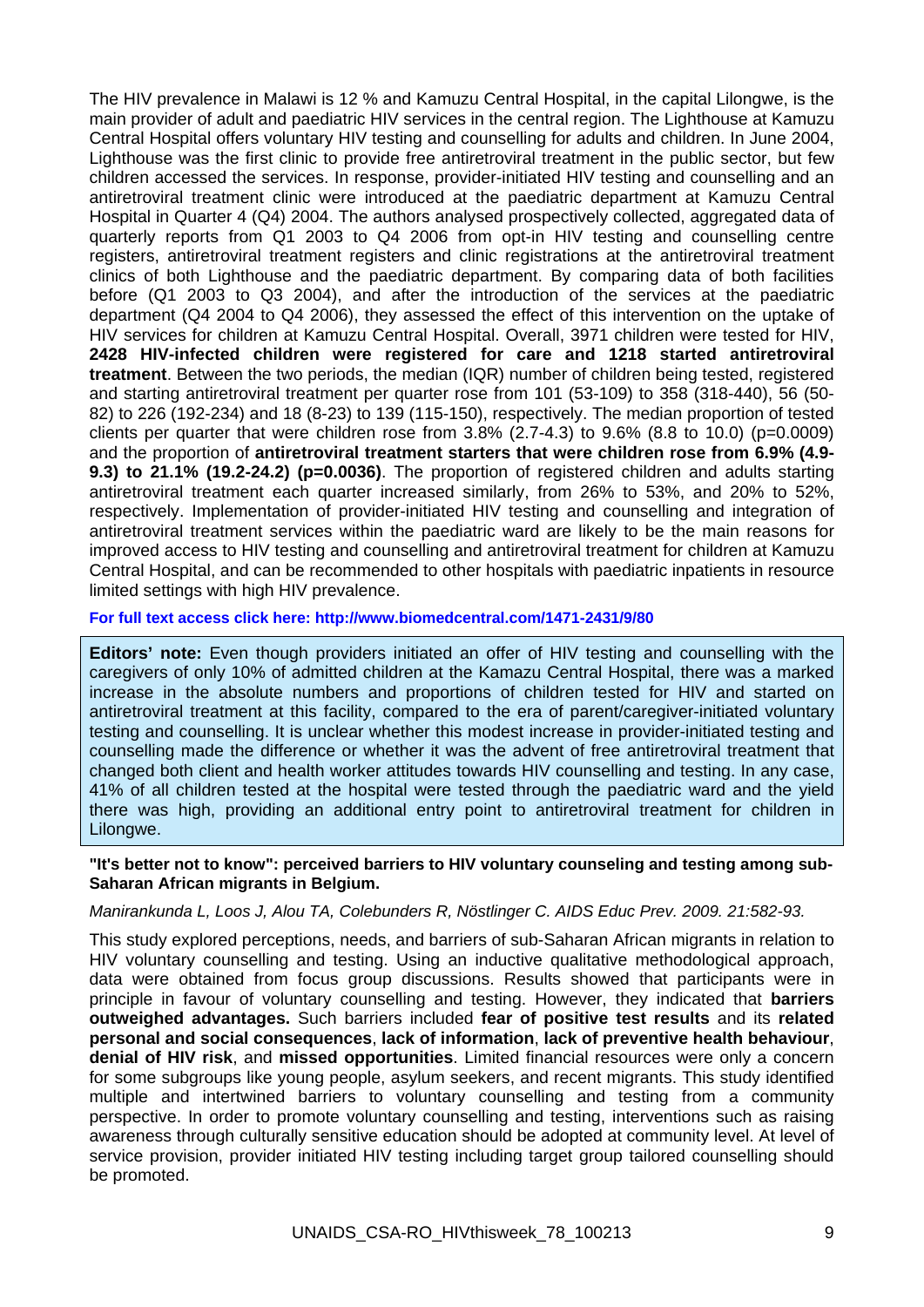#### **For abstract access click here: http://www.atypon-link.com/doi/abs/10.1521/aeap.2009.21.6.582**

**Editors' note:** This first qualitative community-based study of the barriers to uptake of voluntary counselling and testing among sub-Saharan migrants in Belgium found that previously acquired experiences in their countries of origin negatively influenced testing uptake. The images of relatives or friends, who had been ill and died of AIDS, shaped attitudes toward knowledge of serostatus, as did the considerable responsibilities that many recent migrants have toward family and community members back home. Focus group participants indicated that provider-initiated discussions of HIV testing, combined with the testimonies of people living with HIV and in good health on how to live with HIV, would help reduce fears of HIV testing and counselling. Efforts to reduce stigma, increase social support, and increase testing uptake in a culturally sensitive manner will increase the proportion of migrants wanting to learn their HIV status.

# **9. Tuberculosis**

#### **Recurrent TB: relapse or reinfection? The effect of HIV in a general population cohort in Malawi.**

*Crampin AC, Mwaungulu JN, Mwaungulu FD, Mwafulirwa DT, Munthali K, Floyd S, Fine PE, Glynn JR. AIDS. 2010 Jan 28;24(3):417-26* 

The aim of the study was to estimate rates of recurrent tuberculosis due to reinfection and relapse, by HIV status, in a general population. A long-term cohort study was conducted in Karonga district, rural Malawi. All tuberculosis patients with culture-proven disease in Karonga district were followed up after treatment. HIV testing was offered and all Mycobacterium tuberculosis isolates were fingerprinted using IS6110 RFLP. **Fingerprints from initial and recurrent disease episodes were compared to distinguish relapse and reinfection**: a second episode was considered a relapse if the fingerprint was identical or differed by only 1-4 bands and was the first occurrence of that pattern in the population. Rates of and risk factors for recurrence, reinfection disease, and relapse were estimated using survival analysis and Poisson regression. Five hundred and eightyfour culture-positive episodes of tuberculosis were diagnosed and treatment was completed during 1995-2003 in patients with known HIV status; 53 culture-positive recurrences occurred by May 2005. **Paired fingerprints were available for 39 of these**. **Reinfections accounted for 1/16 recurrences in HIV-negative and 12/23 in HIV-positive individuals**. **Rates of relapse were similar in HIV-positive and HIV-negative individuals**. Using multiple imputation to allow for missing fingerprint information, the **rate of reinfection disease in HIV-positive individuals was 2.2/100 person-years, and in HIV-negative individuals 0.4/100 person-years**. **HIV increases the rate of recurrent tuberculosis in this setting by increasing the rate of reinfection disease, not relapse**.

#### **For abstract access click here:**

**http://journals.lww.com/aidsonline/pages/articleviewer.aspx?year=2010&issue=01280&article=00014 &type=abstract** 

**Editors' note:** It appears from this and other studies that a second bout of tuberculosis (TB) in an HIV-negative person in most settings is most likely to be due to relapse and may reflect overall programme effectiveness in treating TB. Relapse rates following successful completion of treatment are highest in the first 6 months off treatment. Although numbers were small, relapse rates in this study were encouragingly similar for HIV-negative and HIV-positive people. The story was much different for re-infection with a rate ratio of 6.3 (1.3-31.5, p=0.02) comparing HIVpositive and HIV-negative individuals. That re-infection occurs at all among HIV-negative people begs the question: if natural infection does not always prevent re-infection, is there still hope for a TB vaccine, at least for some people? The higher risk of re-infection in HIV-positive people, none of them on antiretroviral treatment, suggests that HIV may directly influence the risk of re-infection, increase the risk of development of disease, and/or increase the risk of exposure to other TB strains in health care settings. It is important to untangle the contribution of each of these and to see if antiretroviral treatment scale-up to all HIV-positive patients with TB, along with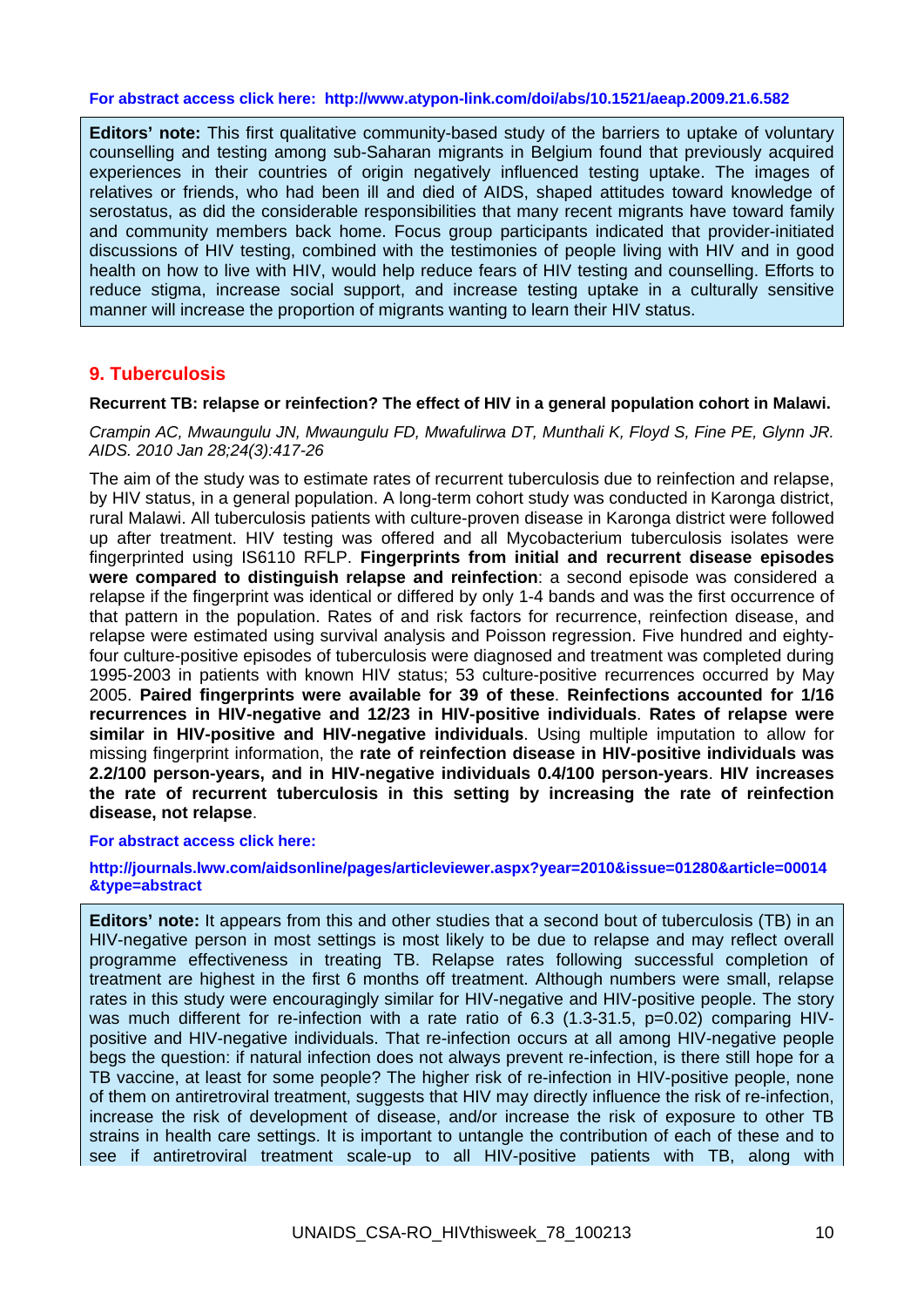environmental controls in TB and HIV clinics, can reduce the risk of re-infection and associated high mortality for people living with HIV.

# **10. Basic science**

**Human erythrocytes selectively bind and enrich infectious HIV-1 virions.** 

*Beck Z, Brown BK, Wieczorek L, Peachman KK, Matyas GR, Polonis VR, Rao M, Alving CR. PLoS One.2009.4:e8297.* 

**Although CD4(+) cells represent the major target for HIV infection in blood, claims of complement-independent binding of HIV-1 to erythrocytes and the possible role of Duffy blood group antigen, have generated controversy**. To examine the question of binding to erythrocytes, HIV-1 was incubated in vitro with erythrocytes from 30 healthy leukapheresis donors, and binding was determined by p24 analysis and adsorption of HIV-1 with reduction of infectivity for CD4(+) target cells. All of the cells, regardless of blood group type, bound HIV-1 p24. A typical preparation of **erythrocytes bound <2.4% of the added p24**, but erythrocytes selectively removed essentially all of the viral infectivity as determined by decreased infection of CD4(+) target cells; however, **cell-associated HIV-1 was approximately 100-fold more efficient, via trans infection, than unadsorbed virus for infection of CD4(+) cells.** All of the bound HIV-1 p24 was released by treatment of the cells with EDTA, and binding was optimized by adding Ca(2+) and Mg(2+) during the washing of erythrocytes containing bound HIV-1. Although the small number of contaminating leukocytes in the erythrocyte preparation also bound HIV-1 p24, there was no significant binding to CD4, and it thus appears that the binding occurred on leukocytes at non-CD4 sites. Furthermore, binding occurred to erythrocyte ghosts from which contaminating leukocytes had been previously removed. The results demonstrate that **erythrocytes incubated in vitro with HIV-1 differentially adsorb all of the infectious HIV-1 virions** (as opposed to noninfectious or degraded virions) **in the absence of complement and independent of blood group,** and **binding is dependent on divalent cations**. By analogy with HIV-1 bound to DC-SIGN on dendritic cells, **erythrocyte-bound HIV-1 might comprise an important surface reservoir for trans-infection of permissive cells**.

#### **For full text access click here:**

**http://www.plosone.org/article/info%3Adoi%2F10.1371%2Fjournal.pone.0008297** 

**Editors' note**: Although the exact mechanism of binding of HIV-1 to erythrocytes remains unknown, there is likely more than one mechanism. This study demonstrates that in the absence of complement which HIV-1 usually activates so that it can bind to complement receptors on cells, HIV-1 binds to erythrocytes, regardless of whether they display Duffy blood group antigen or not. The binding occurs only on the cell surface, permitting erythrocytes with HIV-1 on their surface to present it to CD4+ cells which are not in plentiful supply compared to other cell types. Thus, erythrocytes in the blood may be acting like dendritic cells in tissue to carry and offer HIV-1 to the very target cells that HIV-1 uses for replication, in a process called *trans* infection. This appears likely to be a far more frequent infecting mechanism than direct infection of CD4+ cells by circulating free virus.

# **11. PrEP**

#### **Rearranging retroviral regimens for HIV-intermittent prophylaxis with oral Truvada protects macaques from rectal SHIV Infection**

*García-Lerma G, Cong M, Mitchell J, Youngpairoj A, Zheng Q, Masciotra S, Martin A, Kuklenyik Z, Holder A, Lipscomb J, Pau C, Barr J, Hanson D, Otten R, Paxton L, Folks T and Heneine W. Sci Transl Med. 2010. 2: 14ra4.* 

Antiretroviral drugs have transformed the lives of HIV-infected people by preventing progression to full-blown AIDS. These drugs also dramatically reduce HIV transmission from mothers to infants during pregnancy and breastfeeding, and work in monkeys suggests that daily doses can also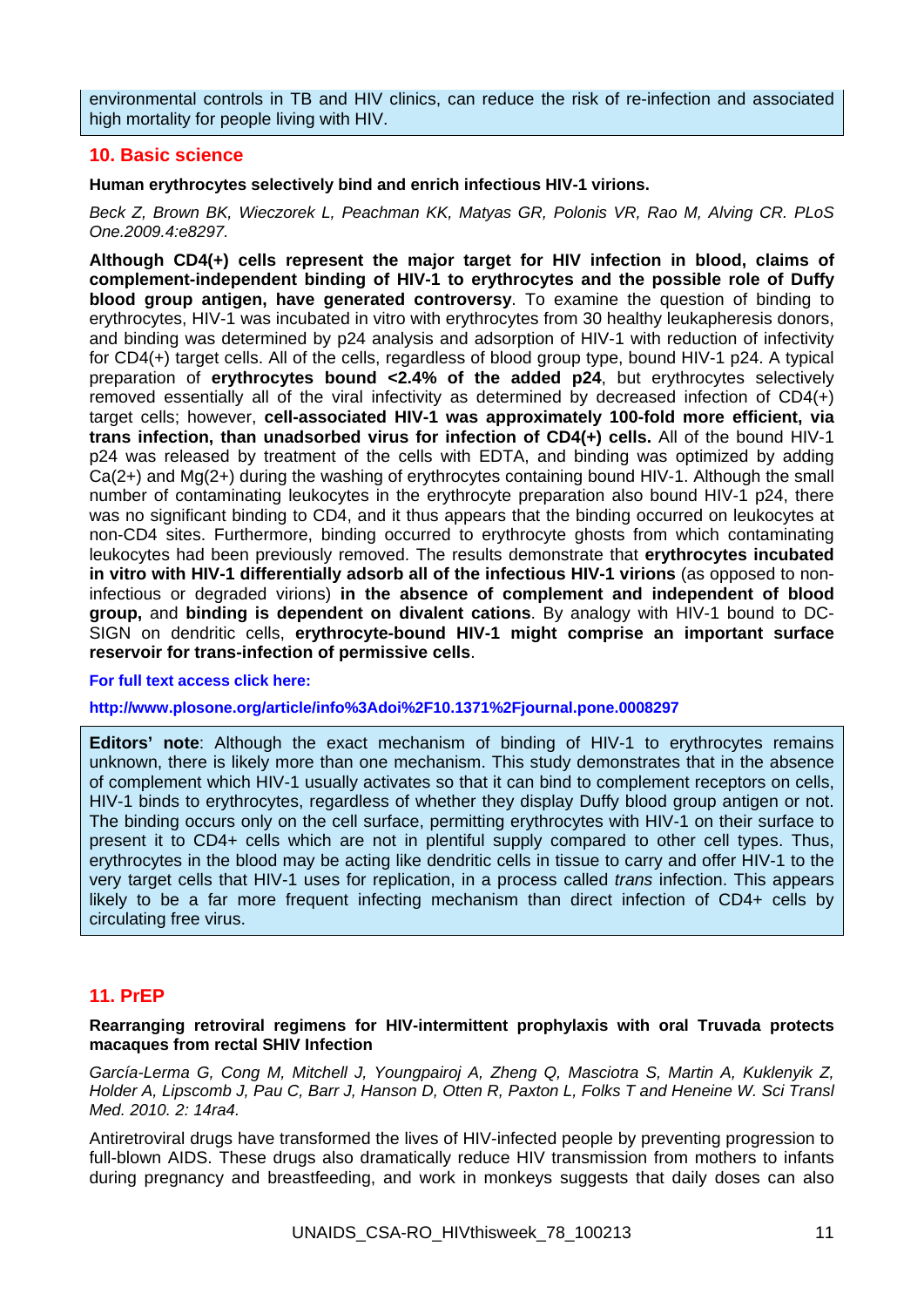reduce transmission from unprotected sex. But prophylactic treatment with antiretroviral drugs is costly and impractical—even if confined to a high-risk population. García-Lerma *et al*. now show that **in monkeys a more realistic medication schedule may work just as well as daily doses**. To simulate how people are likely to be infected with HIV, the authors exposed macaque monkeys rectally to **14 weekly doses of simian-human immunodeficiency virus (SHIV) engineered to resemble the human virus**. Control macaques treated in this way became infected within the first five exposures to SHIV. Researchers then assessed whether oral, human-equivalent doses of antiretroviral agents could prevent infection in monkeys. **The best protection—equivalent to that provided by daily antivirals—occurred when the drug Truvada was given 1, 3, or 7 days before virus exposure followed by a second dose 2 hours after exposure. Less effective, but still better than no treatment at all, was a schedule in which the drug was given 2 hours before or after exposure and then again 24 hours later.** Drugs given only 24 or 48 hours after exposure did not safeguard against infection. The results of this study are preliminary, largely because each of the groups had only six macaques, but they are nevertheless promising. If ongoing clinical trials in healthy people show that daily antiretroviral therapy can diminish the chances of acquiring HIV after exposure, a reasonable next step would be to evaluate more practical, less costly drug schedules in humans. For example, a weekly dose followed by a second dose after a possible exposure could prove both effective and tractable. It will also be important to evaluate treatments based solely on exposure, as these would not require ongoing prophylactic drug treatment and would minimize any drug toxicity. If one or more of these therapeutic regimens is successful, antiretroviral drugs may expand the transformation they have already engendered by preventing many more new infections as well as controlling existing ones.

#### **For abstract access click here:**

**http://stm.sciencemag.org/content/2/14/14ra4.abstract?sid=5e743bbc-4006-40a6-99bd-d2f59b5fae6b** 

**Editors' note:** Despite several limitations of these non-human primate trials, they nonetheless provide food for thought and for human trial design. All the current oral Pre-Exposure Prophylaxis (PrEP) phase IIb and III trials in humans are studying daily administration of either tenofovir (TDF) or a combination of TDF and emtricitabine (FTC). Good complements to each other, FTC appears to have more rapid absorption and tissue distribution while TDF has a long intracellular persistence. Based on these findings of good protection from rectal challenge in macaques given intermittent oral TDF/FTC treatment (varying times before but topping up 2 hours after exposure in active arms), the results of human trials of intermittent PrEP are needed. Intermittent PrEP regimens would likely be easier to adhere to, while decreasing drug costs and probably reducing drug toxicities. Those animals that did become infected appeared to have lower peak levels of virus in the blood. If lower viral set points are confirmed, this may reduce CD4+ cell count depletion and slow disease progression but may also mean less onward transmission. There are many questions to be answered about PrEP before it can be considered as a candidate to join the biomedical component of combination prevention (biomedical, behavioural, structural) strategies. The first question is whether daily administration will prove effective in the current trials of men who have sex with men, people who inject drugs, and heterosexuals at increased risk. If it does, there will be heightened interest in rapidly testing the safety and efficacy of intermittent PrEP in humans to inform policy and programme design decision-making.

# **12. Epidemiology**

#### **Halting HIV/AIDS with avatars and havatars: a virtual world approach to modelling epidemics.**

*Gordon R, Björklund NK, Smith RJ, Blyden ER. BMC Public Health. 2009;9 Suppl 1:S13.* 

A major deficit of all approaches to epidemic modelling to date has been the need to approximate or guess at human behaviour in disease-transmission-related contexts. **Avatars are generally human-like figures in virtual computer worlds controlled by human individuals.** The authors introduce the concept of a **"havatar"**, which is a **(human, avatar) pairing**. Evidence is mounting that this pairing behaves in virtual contexts much like the human in the pairing might behave in analogous real-world contexts. Gordon *et al.* propose that **studies of havatars, in a virtual world,**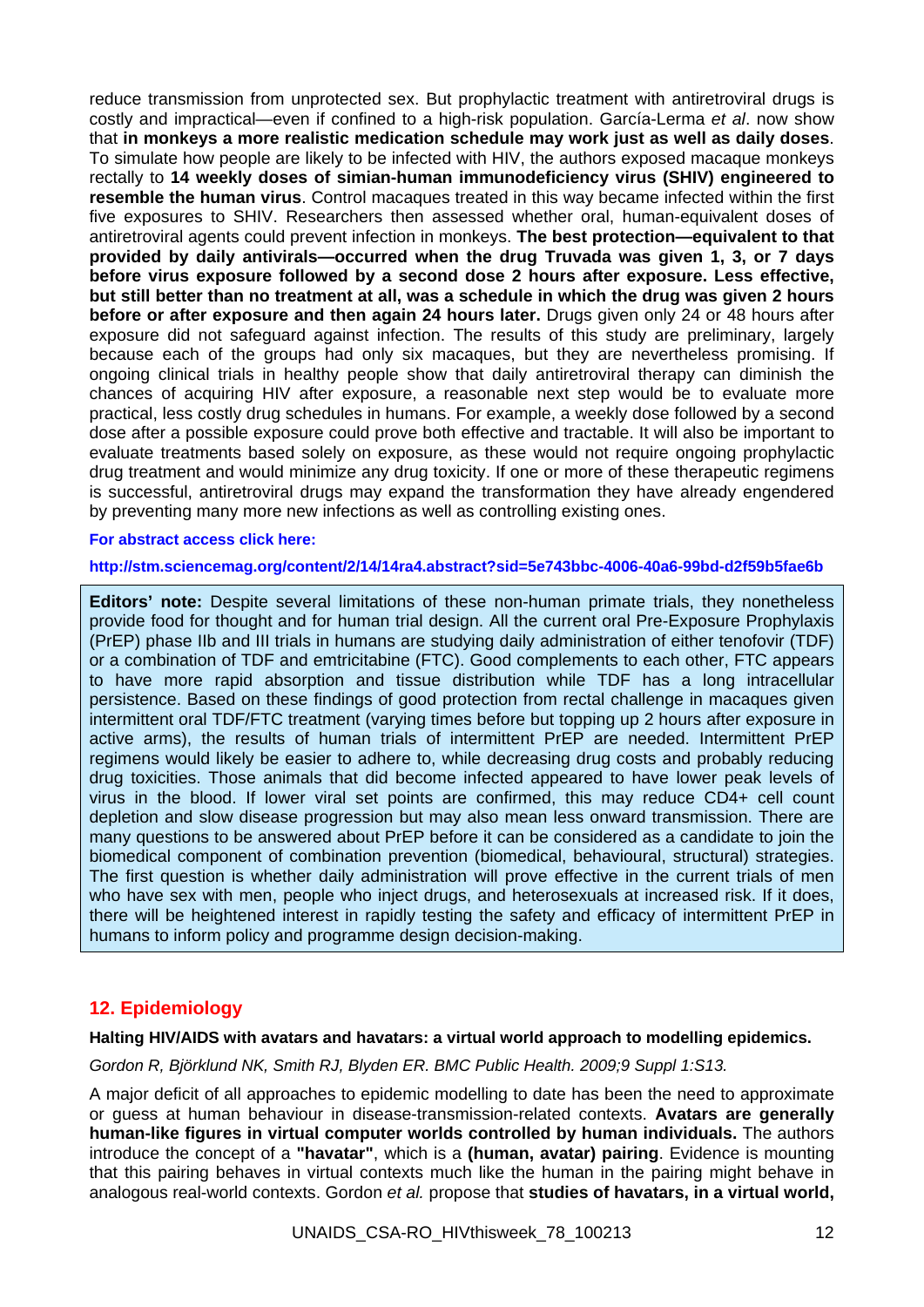**may give a realistic approximation of human behaviour in real-world contexts**. If the virtual world approximates the real world in relevant details (geography, transportation, etc.), virtual epidemics in that world could accurately simulate real-world epidemics. **Havatar modelling of epidemics therefore offers a complementary tool for tackling how best to halt epidemics**, including perhaps HIV, since sexual behaviour is a significant component of some virtual worlds, such as Second Life. Havatars place the control parameters of an epidemic in the hands of each individual. **By providing tools that everyone can understand and use, we could democratise epidemiology**.

**For full text access click here: http://www.biomedcentral.com/1471-2458/9/S1/S13** 

**Editors' note:** Reviewing current modelling approaches (continuous or deterministic, discrete or individual, and stochastic process modelling), these authors point out that all epidemic modelling second-guesses human behaviour. Their proposition that epidemiological modellers monitor the social networks of havatars ("h" stands for human) to obtain a better representation of real-world disease transmission raises several questions. Although the 13 million people who joined the virtual world Second Life signed waivers that would allow tracking of all transactions, there may be ethical issues to consider when modellers intervene in people's virtual worlds with HIV epidemic simulations to study the behaviour of the avatars under a person's control and make extrapolations to human behaviour. Unleashing invisible, simulated viruses that infect havatars and can be transmitted could cause problems, even if the viruses themselves have no effects such as simulated weight loss or changes in colour. The possibility of virtual world stigma might become real. As well, the people currently part of this virtual world are unlikely to represent populations at higher risk of HIV exposure around the world so the validity of the extrapolations to the HIV epidemic we face today could well be in question.

That was *HIV this week*, signing off.